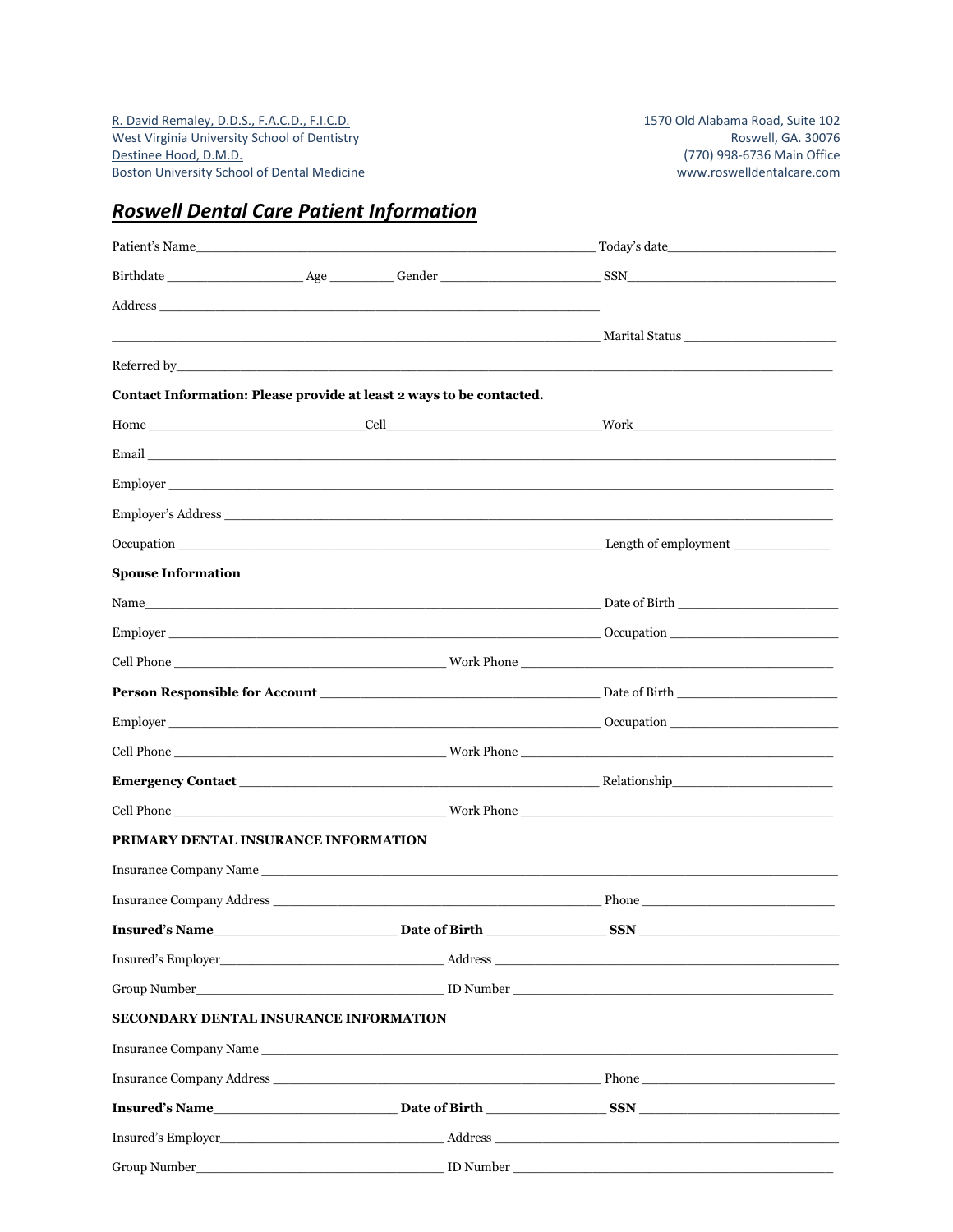### *MEDICAL HEALTH HISTORY DATE: / /*

l

NAME: \_\_\_\_\_\_\_\_\_\_\_\_\_\_\_\_\_\_\_\_\_\_\_\_\_\_\_\_\_\_\_\_\_\_\_\_\_\_\_\_\_\_\_\_DATE OF BIRTH: \_\_\_\_\_\_\_\_\_\_\_\_\_\_\_\_\_\_\_\_\_

Please list all current **MEDICATIONS, PRESCRIPTION AND OVER THE COUNTER,** Including Vitamins and Supplements: 1999 and Supplements: l

#### Please list **DRUG ALLERGIES**, Including **ALLERGY REACTIONS**:

| <b>PENICILLIN</b>       | YES | NO | <b>NOT SURE</b> |
|-------------------------|-----|----|-----------------|
| <b>ASPIRIN</b>          | YES | NO | <b>NOT SURE</b> |
| <b>CODEINE</b>          | YES | NO | <b>NOT SURE</b> |
| LOCAL ANESTHETIC        | YES | NO | <b>NOT SURE</b> |
| <b>COW MILK PROTEIN</b> | YES | NO | <b>NOT SURE</b> |
| <b>LATEX</b>            | YES | NO | <b>NOT SURE</b> |
| OTHER:                  | YES | NΟ | NOT SURE        |

Please check any of the following conditions that apply to your health history:

| Anemia                          | Joint ReplacementHip, Knee, Shoulder, etc. |
|---------------------------------|--------------------------------------------|
| Arthritis                       | Kidney or Bladder Disease                  |
| Asthma                          | <b>Low Blood Pressure</b>                  |
| Cancer                          | Nervous Disorder                           |
| <b>Chest Pain with Exertion</b> | Osteoporosis                               |
| Diabetes Type I; Type II        | Pacemaker OR Defibrillator                 |
| Emphysema                       | <b>Pregnant or Nursing</b>                 |
| Epilepsy                        | Prolonged Bleeding                         |
| <b>Fainting Spells</b>          | <b>Rheumatic Fever</b>                     |
| <b>Gastric Reflux</b>           | <b>Shortness of Breath</b>                 |
| Glaucoma                        | Sleep Apnea                                |
| <b>Heart Disease</b>            | <b>Swollen Ankles</b>                      |
| <b>Heart Murmur</b>             | Thyroid Disease                            |
| Heart Valve Replacement         | Tobacco Use                                |
| Hepatitis or Jaundice           | Tuberculosis                               |
| <b>High Blood Pressure</b>      | Sjogren's Syndrome                         |
| <b>History of Alcoholism</b>    | STD'S                                      |
| <b>HIV Positive</b>             | X-ray Therapy to Head or Neck              |
| <b>Intestinal Problems</b>      | Any other condition:                       |
|                                 |                                            |

| Have you been told that you need to Pre-Med before dental appointments? |
|-------------------------------------------------------------------------|
| Have you been treated for any other condition in the past year?         |
| Have you been hospitalized in the past 5 years? If so, why?             |
| Are you taking any medications to treat bone loss?                      |

### **Dental Health History**:

| Are you currently experiencing dental pain or discomfort?  | YES        | N <sub>O</sub> |
|------------------------------------------------------------|------------|----------------|
| Do you brush or scrape your tongue?                        | <b>YES</b> | N <sub>O</sub> |
| Do you have dry mouth?                                     | <b>YES</b> | N <sub>O</sub> |
| Do your gums bleed when you brush or floss?                | <b>YES</b> | N <sub>O</sub> |
| Have you had any periodontal (gum) treatments?             | <b>YES</b> | N <sub>O</sub> |
| Do you grind or clench your teeth?                         | <b>YES</b> | N <sub>O</sub> |
| Do you have a clicking, popping or discomfort in your jaw? | <b>YES</b> | N <sub>O</sub> |
| Do you have a history of snoring?                          | <b>YES</b> | N <sub>O</sub> |
| Do you have trouble sleeping?                              | <b>YES</b> | N <sub>O</sub> |
| Are you interested in Dysport (Botox) or facial fillers?   | <b>YES</b> | N <sub>O</sub> |
| Do we have permission to use Nitrous Oxide (laughing gas)? | <b>YES</b> | N <sub>O</sub> |
| Are you interested in whiter teeth?                        | <b>YES</b> | N <sub>O</sub> |

| <b>Previous Dentist</b>         | Primary Care |        |
|---------------------------------|--------------|--------|
| When was your last dental exam? | cleaning"    | x-ravs |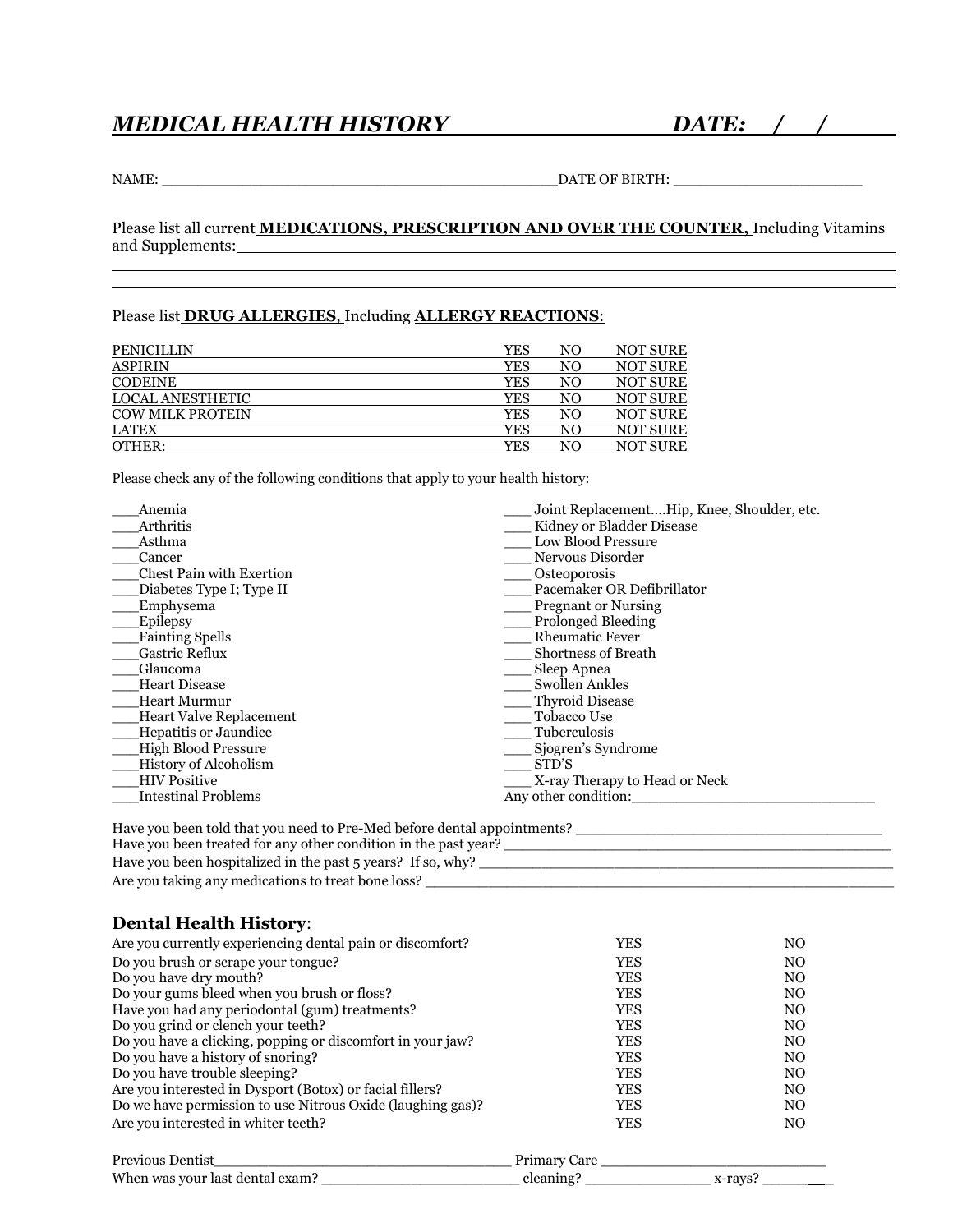# *NOTICE OF PRIVACY PRACTICE ACKNOWLEDGEMENT*

Our office is HIPAA compliant and is committed to meeting or exceeding the standards of infection control mandated by OSHA, the CDC, and the ADA.

I understand that under the **Health Insurance Portability and Accountability Act of 1996 (HIPAA)**, I have certain rights to privacy regarding my health information. I understand these rights and understand that the Notice of Privacy Practices containing a description of the uses and disclosures of my health information is available for my review.

|         | <u> 1990 - Jan Sarajan, martxa martxa a shekara 1990 - Anna a shekara 1991 - Anna a shekara 1991 - Anna a shekara</u>       |
|---------|-----------------------------------------------------------------------------------------------------------------------------|
| below:  | I have attempted to obtain the patient's signature in acknowledgement of this notice, but was unable to do so as documented |
|         | $\overline{\text{DATE}}$ :                                                                                                  |
| REASON: |                                                                                                                             |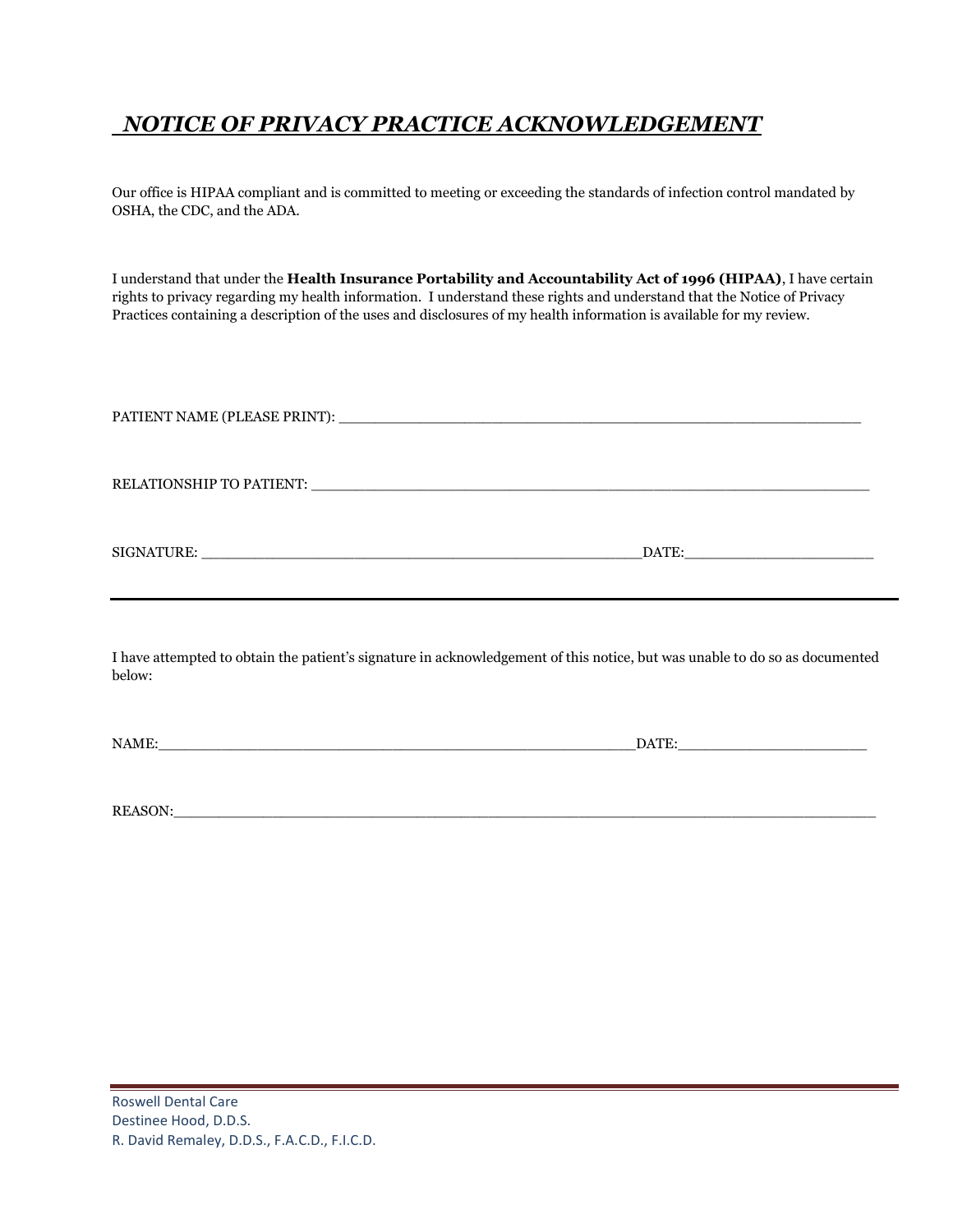# *INSURANCE AND FINANCIAL POLICY AND AGREEMENT*

PATIENT NAME

DATE OF BIRTH\_\_\_\_\_\_\_\_\_\_\_\_\_\_\_\_\_\_\_\_\_\_\_\_\_\_

Payment for services is expected at the time of service unless other arrangements have been made with our office.

As a courtesy, we will submit your insurance on your behalf. You will be responsible for any co-payments at the time of service.

We request that you pay your pre-determined patient portion at the time of service. When your insurance company pays us, any remaining balance will be your responsibility.

I understand that I am responsible for payment of services rendered and also responsible for paying any co-payment and deductibles that my insurance does not cover.

I understand I am responsible for any financial obligation for treatment on myself or aforementioned patient.

I understand a credit verification can be requested if treatment is financed.

I understand a fee will be assessed for recovery if I fail to meet my financial obligation.

I affirm that the information I have given today is correct to the best of my knowledge and I understand that this information will be held in the strictest confidence and it is my responsibility to inform this office of any changes.

PRINT NAME:

SIGNATURE:\_\_\_\_\_\_\_\_\_\_\_\_\_\_\_\_\_\_\_\_\_\_\_\_\_\_\_\_\_\_\_\_\_\_\_ Date:\_\_\_\_\_\_\_\_\_\_\_\_\_\_\_\_\_\_\_\_\_\_\_\_\_\_\_\_\_\_\_\_\_\_\_

Roswell Dental Care Destinee Hood, D.D.S. R. David Remaley, D.D.S., F.A.C.D., F.I.C.D.